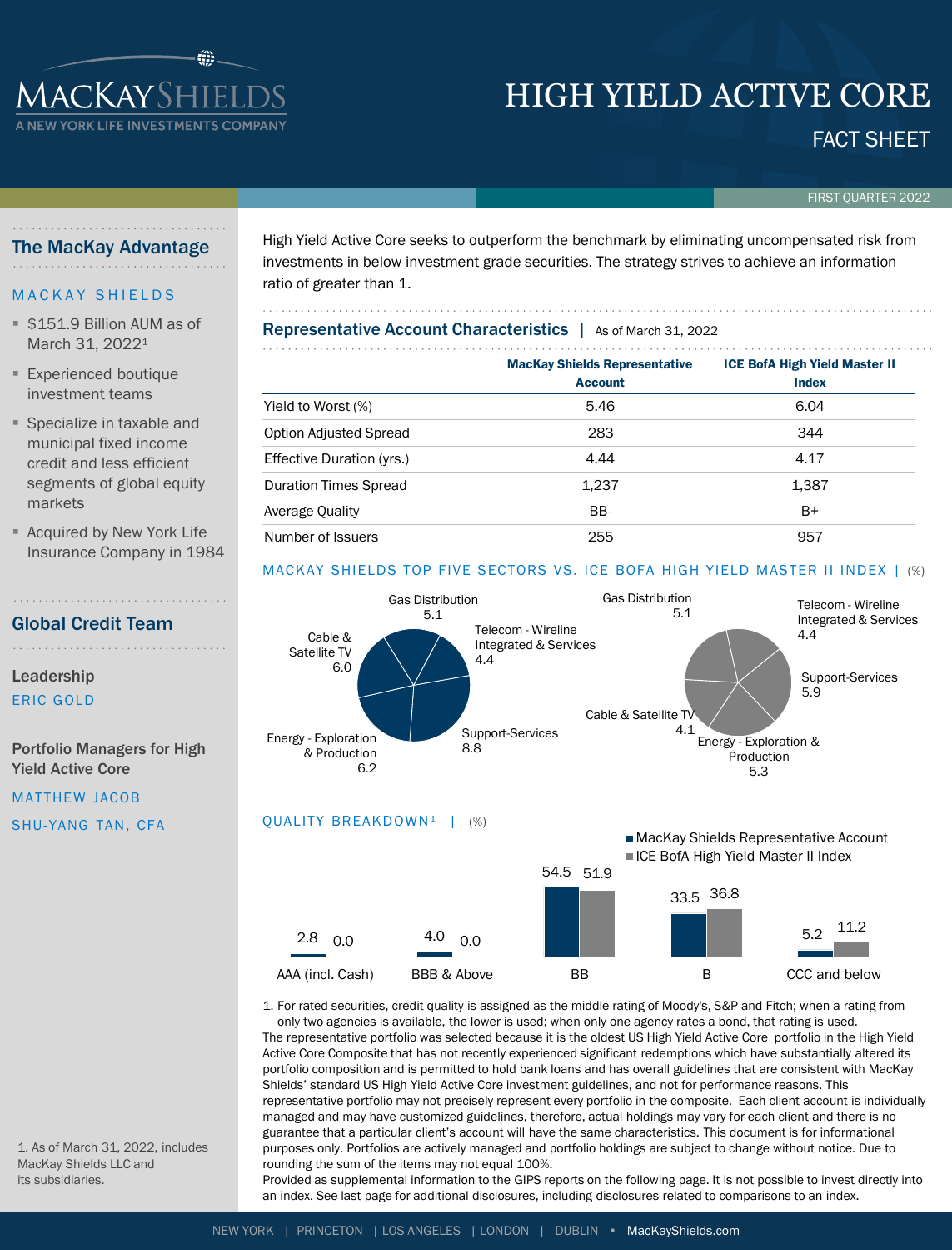



#### Composite Disclosures

|                  | <b>Composite Gross Composite Net</b> | <b>MacKay Shields MacKay Shields</b> | <b>ICE BofA HY</b><br>Master II Index <sup>1</sup> | <b>Composite</b> | Benchmark $1$ |          | <b>Composite</b> |                    | Internal          |
|------------------|--------------------------------------|--------------------------------------|----------------------------------------------------|------------------|---------------|----------|------------------|--------------------|-------------------|
|                  | <b>Returns</b>                       | <b>Returns</b>                       | <b>Returns</b>                                     | 3-Yr St Dev      | 3-Yr St Dev   | No. of   | <b>Assets</b>    | <b>Firm Assets</b> | <b>Dispersion</b> |
| <b>Period</b>    | (%)                                  | $(\%)$                               | (%)                                                | (%)              | (%)           | Accts.   | (SMil)           | (SMil)             | (%)               |
| 2022 (Thru 3/31) | $-4.3$                               | $-4.4$                               | $-4.5$                                             | 7.6              | 9.1           | $\leq 5$ | 645              | 151.937            | N/A               |
| 2021             | 4.5                                  | 3.9                                  | 5.4                                                | 7.6              | 9.1           | $\leq 5$ | 674              | 163,646            | 0.1               |
| 2020             | 7.0                                  | 6.5                                  | 6.2                                                | 7.9              | 9.4           | $\leq 5$ | 693              | 153.995            | 0.4               |
| 2019             | 15.4                                 | 14.8                                 | 14.4                                               | 3.9              | 4.1           | $\leq 5$ | 887              | 131.978            | 0.2               |
| 2018             | $-3.3$                               | $-3.8$                               | $-2.3$                                             | 4.2              | 4.6           | 6        | 1.270            | 107.467            | 0.1               |
| 2017             | 8.2                                  | 7.7                                  | 7.5                                                | 5.4              | 5.6           | 13       | 3,563            | 98,098             | 0.5               |
| 2016             | 15.2                                 | 14.6                                 | 17.5                                               | 5.9              | 6.0           | 16       | 4,538            | 94.540             | 0.5               |
| 2015             | $-5.0$                               | $-5.4$                               | $-4.6$                                             | 5.5              | 5.3           | 19       | 4.906            | 89.196             | 0.7               |
| 2014             | 1.7                                  | 1.2                                  | 2.5                                                | 4.8              | 4.4           | 20       | 5.042            | 91.626             | 0.5               |
| 2013             | 7.4                                  | 6.9                                  | 7.4                                                | 6.9              | 6.4           | 21       | 5.437            | 80,331             | 1.0               |
| 2012             | 17.3                                 | 16.7                                 | 15.6                                               | 7.8              | 7.0           | 24       | 5.779            | 78.371             | 1.0               |

#### 1. ICE BofA High Yield Master II Index

The High Yield Active Core Composite includes all discretionary high yield active core accounts managed with similar objectives for a full month, including those accounts no longer with the firm. This strategy invests in high-yield corporate debt securities, and may be composed of all types of high-yield domestic and foreign corporate debt securities that are rated below investment grade or, if unrated, that we determine to be of comparable quality. The strategy may also include derivatives, such as futures, to try to manage interest rate risk or reduce the risk of loss of (that is, hedge) certain of its holdings. As of 4/1/09, the composite definition was changed to exclude those accounts that cannot hold securities rated below CCC- and those accounts that cannot hold 144A securities. As of 4/1/10, the composite definition was changed to exclude mutual funds. Gross-of-fees composite performance reflects reinvestment of income and dividends and is a marketweighted average of the time-weighted return, before advisory fees and related expenses, of each account for the period since inception. Net-of-fees composite performance is derived by reducing the monthly gross-of-fees composite returns by 0.0417%, our highest monthly fee. Policies for valuing investments, calculating performance, and preparing GIPS reports are available upon request. GIPS® is a registered trademark of CFA Institute. CFA Institute does not endorse or promote this organization, nor does it warrant the accuracy or quality of the content contained herein. Performance is expressed in US Dollars. There can be no assurance that the rate of return for any account within a composite will be the same as that of the composite presented. Past performance is not indicative of future results.

The composite inception date was 7/1/97 and for the period from inception through 2/29/00 was developed at Forstmann-Leff International (FLI). Substantially all the investment decision-makers from the Fixed Income Group of FLI became employed by Pareto Partners on 2/29/00 and subsequently by MacKay Shields LLC on 10/15/04. The decision-making process remained intact and independent within Pareto and continues intact and independent within MacKay Shields. This group and process are responsible for the composite performance, therefore the current composite performance is linked to the prior FLI and Pareto composite history. The composite creation date at MacKay Shields was 10/15/04. All portfolios in the composite are fee-paying portfolios except for the period 7/1/97 through 7/31/98 when the composite included one non-fee paying account, which represented 100% of the composite as of 12/31/97.

MacKay Shields LLC, an SEC-registered investment adviser, claims compliance with the Global Investment Performance Standards (GIPS®) and has prepared and presented this report in compliance with the GIPS standards. The firm has been independently verified from January 1, 1988 through December 31, 2021. The verification report is available upon request. A firm that claims compliance with the GIPS standards must establish policies and procedures for complying with all the applicable requirements of the GIPS standards. Verification provides assurance on whether the firm's policies and procedures related to composite and pooled fund maintenance, as well as the calculation, presentation, and distribution of performance, have been designed in compliance with the GIPS standards and have been implemented on a firm-wide basis. Verification does not provide assurance on the accuracy of any specific performance report. A list including composite descriptions, pooled fund descriptions for limited distribution pooled funds, and broad distribution funds is available upon request. Indices do not incur management fees, transaction costs or other operating expenses. Investments cannot be made directly into an index. The ICE BofA High Yield Master II Index is referred to for comparative purposes only and is not intended to parallel the risk or investment style of the portfolios in the MacKay Shields Composite. Internal dispersion is calculated using the equal-weighted standard deviation of annual gross returns of those portfolios that were included in the composite for the entire year. The threeyear annualized standard deviation measures the variability of the composite gross returns and the index returns over the preceding 36-month period.